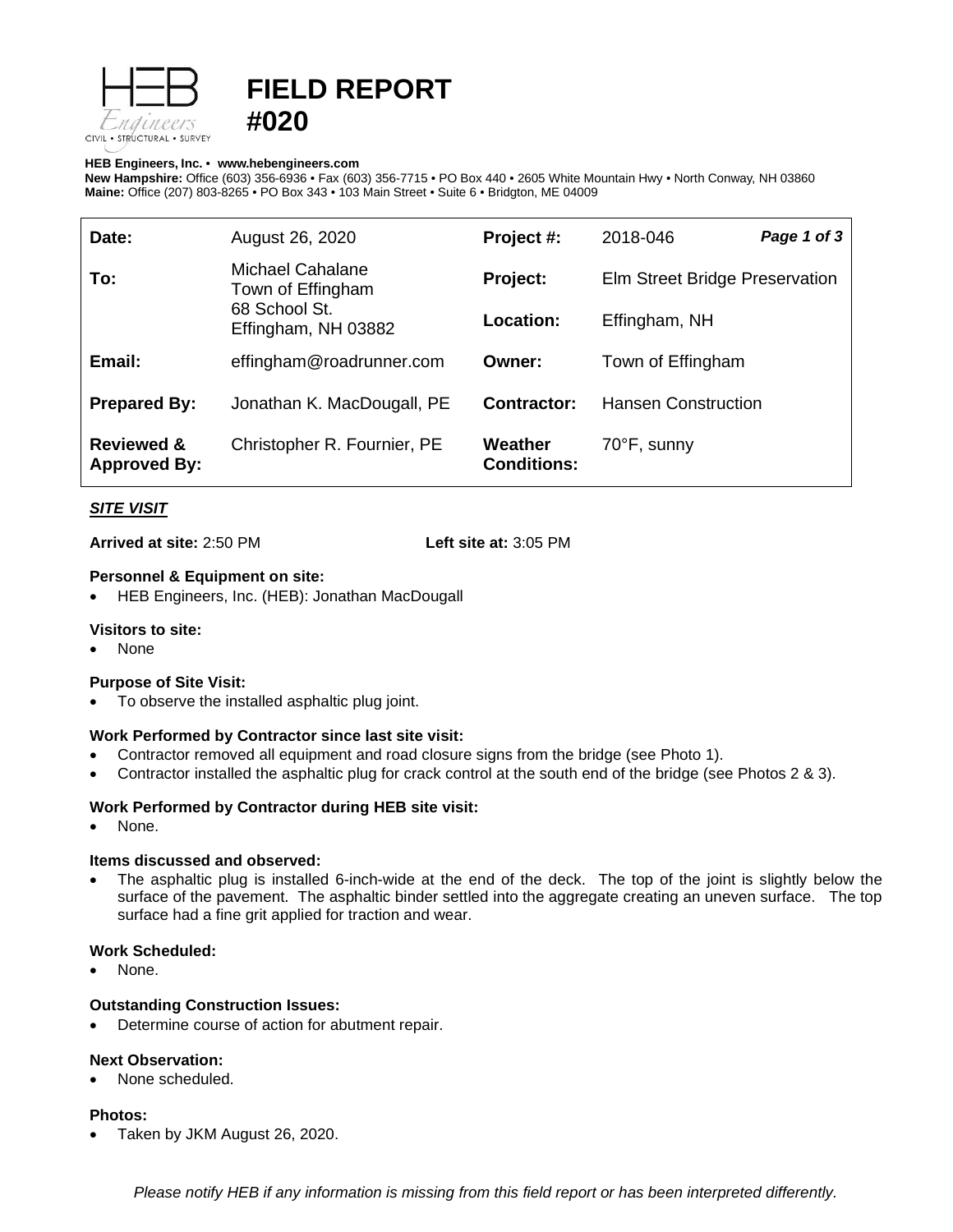

Photo 1: Bridge open to traffic.



Photo 2: 6-inch-wide plug joint.